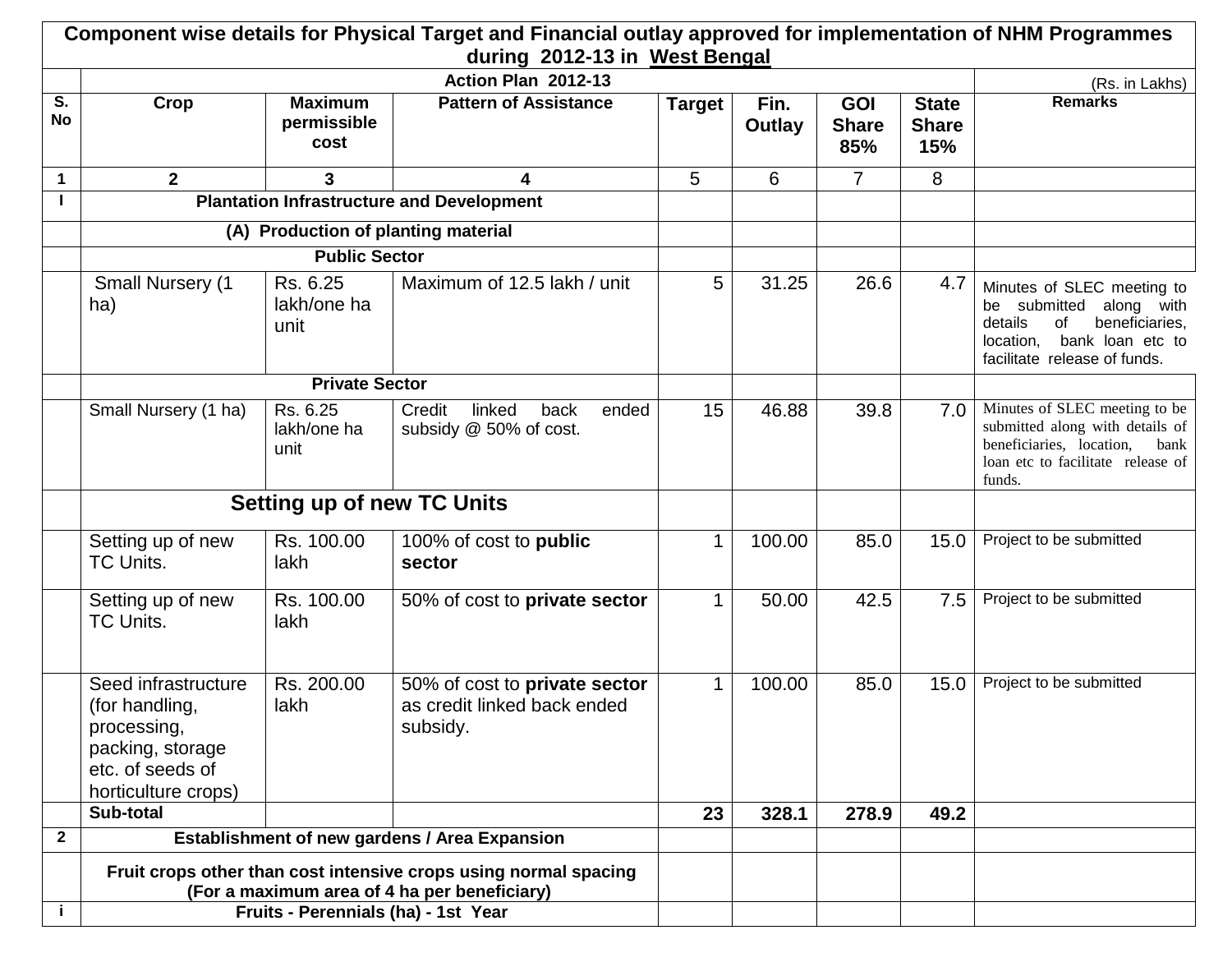|     | <b>High density</b><br>planting<br>(mango) | Rs.<br>80,000<br>/ha    | Maximum of Rs. 40,000/- per<br>ha. (50% of cost for meeting the<br>expenditure on planting material<br>and cost of material for INM/IPM<br>in 3 installments of<br>etc.,<br>60:20:20 subject to survival rate<br>of 75% in 2nd year and 90% in<br>$3rd$ year).                                                                                   | 25   | 6.00   | 5.1   | 0.9  |  |
|-----|--------------------------------------------|-------------------------|--------------------------------------------------------------------------------------------------------------------------------------------------------------------------------------------------------------------------------------------------------------------------------------------------------------------------------------------------|------|--------|-------|------|--|
|     | Mango                                      | Rs.22000/ha             | Maximum of Rs.16500/- per ha.<br>(75% of cost for meeting the<br>expenditure on planting material<br>and cost of INM/IPM etc in 3<br>installments of 60:20:20 subject<br>to survival rate of 75% in 2nd<br>year & 90% in 3rd year for<br>perennial crops                                                                                         | 1500 | 148.50 | 126.2 | 22.3 |  |
|     | Litchi                                     | Rs.23500/ha.            | Maximum of Rs.17625/- per ha.<br>(75% of cost for meeting the<br>expenditure on planting material<br>and cost of INM/IPM etc in 3<br>installments of 60:20:20 subject<br>to survival rate of 75% in 2nd<br>year & 90% in 3rd year for<br>perennial crops                                                                                         | 210  | 22.21  | 18.9  | 3.3  |  |
|     | Guava                                      | Rs.21950                | Maximum of Rs.16463/- per ha.<br>(75% of cost for meeting the<br>expenditure on planting material<br>and cost of INM/IPM etc in 3<br>installments of 60:20:20 subject<br>to survival rate of 75% in 2nd<br>year & 90% in 3rd year for<br>perennial crops                                                                                         | 75   | 7.41   | 6.3   | 1.1  |  |
|     | <b>Citrus Group (Sweet</b><br>Orange,      | Rs.33,340/ha            | Maximum of Rs. 25005/- per ha.<br>(75% of cost for meeting the<br>expenditure on planting material<br>material<br>and<br>cost<br>for<br>of<br>INM/IPM, in 3 installments of<br>60:20:20 subject to survival rate<br>of 75% in 2nd year and 90% in<br>3rd year for perennial crops and<br>for non perennial crops in 2<br>installments of 75:25). | 217  | 32.56  | 27.67 | 4.88 |  |
|     | Sub-total                                  |                         |                                                                                                                                                                                                                                                                                                                                                  | 2027 | 216.67 | 184.2 | 32.5 |  |
| ij. |                                            | Maintenance - 2 nd year |                                                                                                                                                                                                                                                                                                                                                  |      |        |       |      |  |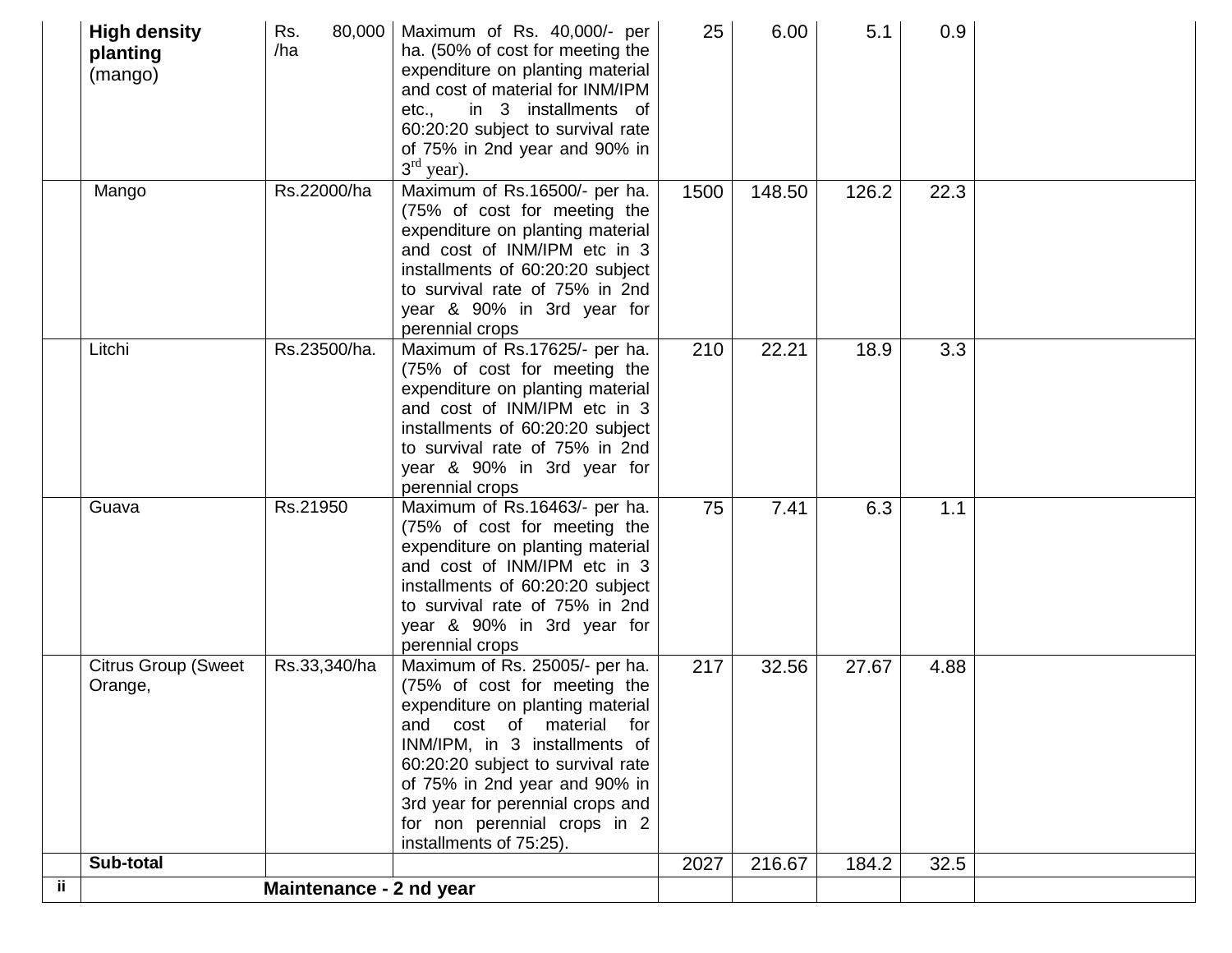|     | Mango                                 | Rs.22000/ha              | Maximum of Rs.16500/- per ha.<br>(75% of cost for meeting the<br>expenditure on planting material<br>and cost of INM/IPM etc in 3<br>installments of 60:20:20 subject<br>to survival rate of 75% in 2nd<br>year & 90% in 3rd year for<br>perennial crops                                                                                   | 1430 | 47.190 | 40.1 | 7.1  |  |
|-----|---------------------------------------|--------------------------|--------------------------------------------------------------------------------------------------------------------------------------------------------------------------------------------------------------------------------------------------------------------------------------------------------------------------------------------|------|--------|------|------|--|
|     | Litchi                                | Rs.23500/ha.             | Maximum of Rs.17625/- per ha.<br>(75% of cost for meeting the<br>expenditure on planting material<br>and cost of INM/IPM etc in 3<br>installments of 60:20:20 subject<br>to survival rate of 75% in 2nd<br>year & 90% in 3rd year for<br>perennial crops                                                                                   | 401  | 14.135 | 12.0 | 2.1  |  |
|     | Guava                                 | Rs.21950                 | Maximum of Rs.16463/- per ha.<br>(75% of cost for meeting the<br>expenditure on planting material<br>and cost of INM/IPM etc in 3<br>installments of 60:20:20 subject<br>to survival rate of 75% in 2nd<br>year & 90% in 3rd year for<br>perennial crops                                                                                   | 515  | 16.956 | 14.4 | 2.5  |  |
|     | <b>Citrus Group (Sweet</b><br>Orange, | Rs.33,340/ha             | Maximum of Rs. 25005/- per ha.<br>(75% of cost for meeting the<br>expenditure on planting material<br>cost of material<br>and<br>for<br>INM/IPM, in 3 installments of<br>60:20:20 subject to survival rate<br>of 75% in 2nd year and 90% in<br>3rd year for perennial crops and<br>for non perennial crops in 2<br>installments of 75:25). | 83   | 4.15   | 3.53 | 0.62 |  |
|     | Sub-total                             |                          |                                                                                                                                                                                                                                                                                                                                            | 2429 | 82.432 | 70.1 | 12.4 |  |
| iii |                                       | <b>Fruits-Perennials</b> |                                                                                                                                                                                                                                                                                                                                            |      |        |      |      |  |
|     | Mango                                 | Rs.22000/ha              | Maximum of Rs.16500/- per ha.<br>(75% of cost for meeting the<br>expenditure on planting material<br>and cost of INM/IPM etc in 3<br>installments of 60:20:20 subject<br>to survival rate of 75% in 2nd<br>year & 90% in 3rd year for<br>perennial crops                                                                                   | 990  | 32.670 | 27.8 | 4.9  |  |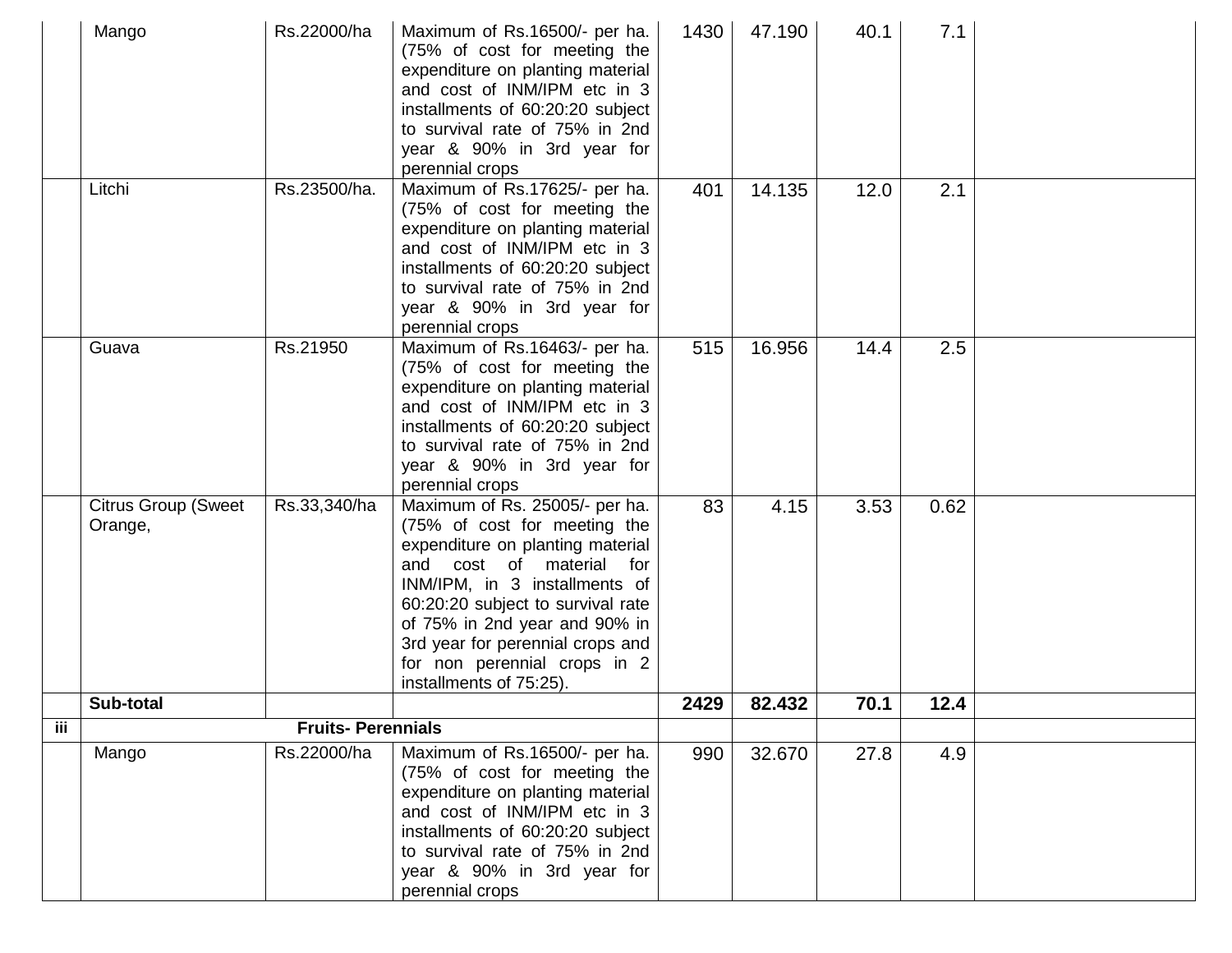|    | Litchi                                | Rs.23500/ha.                 | Maximum of Rs.17625/- per ha.<br>(75% of cost for meeting the<br>expenditure on planting material<br>and cost of INM/IPM etc in 3<br>installments of 60:20:20 subject<br>to survival rate of 75% in 2nd<br>year & 90% in 3rd year for<br>perennial crops                                                                                | 68   | 2.397  | 2.0   | 0.4  |  |
|----|---------------------------------------|------------------------------|-----------------------------------------------------------------------------------------------------------------------------------------------------------------------------------------------------------------------------------------------------------------------------------------------------------------------------------------|------|--------|-------|------|--|
|    | Guava                                 | Rs.21950                     | Maximum of Rs.16463/- per ha.<br>(75% of cost for meeting the<br>expenditure on planting material<br>and cost of INM/IPM etc in 3<br>installments of 60:20:20 subject<br>to survival rate of 75% in 2nd<br>year & 90% in 3rd year for<br>perennial crops                                                                                | 293  | 9.647  | 8.2   | 1.4  |  |
|    | <b>Citrus Group (Sweet</b><br>Orange, | Rs.33,340/ha                 | Maximum of Rs. 25005/- per ha.<br>(75% of cost for meeting the<br>expenditure on planting material<br>and cost of material<br>for<br>INM/IPM, in 3 installments of<br>60:20:20 subject to survival rate<br>of 75% in 2nd year and 90% in<br>3rd year for perennial crops and<br>for non perennial crops in 2<br>installments of 75:25). | 76   | 3.80   | 3.23  | 0.57 |  |
|    | Sub-total                             |                              |                                                                                                                                                                                                                                                                                                                                         | 1427 | 48.515 | 41.24 | 7.28 |  |
| iv |                                       | Fruits - Non Perennials (ha) |                                                                                                                                                                                                                                                                                                                                         |      |        |       |      |  |
|    | Banana (Sucker)                       | Rs.45,000/ha                 | Maximum of 22500/- per ha.<br>(50% of cost for meeting the<br>expenditure on planting material<br>and cost of material for INM/IPM<br>in 2 installments 75:25). subject<br>to survival rate of 90% in second<br>year).                                                                                                                  | 405  | 68.34  | 58.1  | 10.3 |  |
|    | Pineapple (Sucker)                    | Rs.65000/ha                  | Maximum of Rs. 32500/- per ha.<br>(50 % of cost for meeting the<br>expenditure on planting material<br>and cost of material for INM/IPM<br>etc., in 2 installments<br>of<br>75:25).subject to survival rate of<br>90% in second year).                                                                                                  | 365  | 88.969 | 75.6  | 13.3 |  |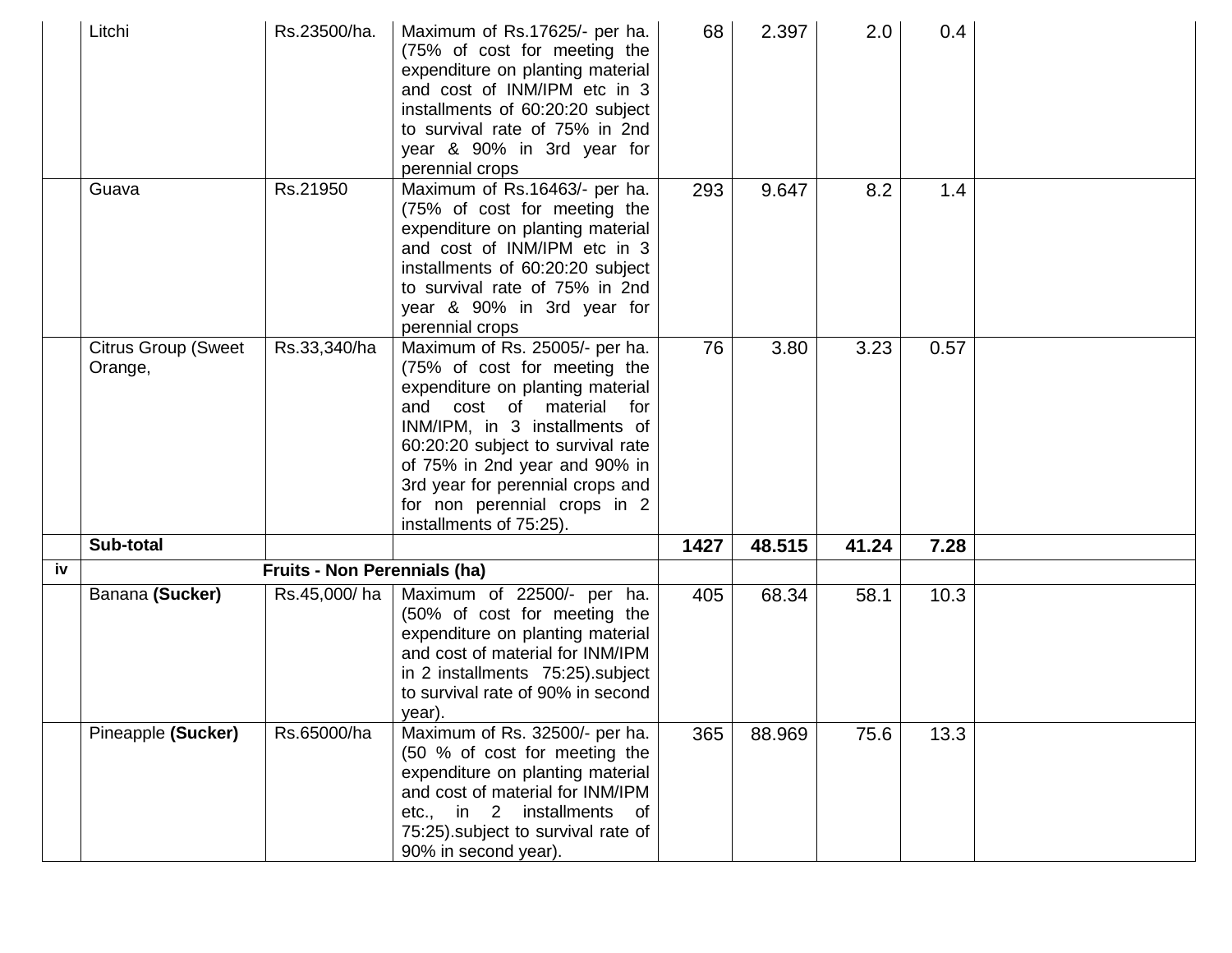|                         | <b>Banana</b>                                                                           | Rs.83204/ha                        | Maximum of Rs. 41602/- per ha.<br>(50 % of cost for meeting the<br>expenditure on planting material<br>and cost of material for INM/IPM<br>etc, in 2 installments of 75:25<br>subject to survival rate of 90% in<br>second year). | 500  | 156.01  | 132.6 | 23.4 |                                                   |
|-------------------------|-----------------------------------------------------------------------------------------|------------------------------------|-----------------------------------------------------------------------------------------------------------------------------------------------------------------------------------------------------------------------------------|------|---------|-------|------|---------------------------------------------------|
|                         | Sub-total                                                                               |                                    |                                                                                                                                                                                                                                   | 1270 | 313.320 | 266.3 | 47.0 |                                                   |
| $\mathbf{V}$            |                                                                                         | <b>Maintenance</b>                 |                                                                                                                                                                                                                                   |      |         |       |      |                                                   |
|                         | Banana (TC)                                                                             | Rs.83204/ha                        | Maximum of Rs. 41602/- per ha.<br>(50 % of cost for meeting the<br>expenditure on planting material<br>and cost of material for INM/IPM<br>etc, in 2 installments of 75:25<br>subject to survival rate of 90% in<br>second year). | 1500 | 156.0   | 132.6 | 23.4 |                                                   |
|                         | Sub-total                                                                               |                                    |                                                                                                                                                                                                                                   | 1500 | 156.0   | 132.6 | 23.4 |                                                   |
| Ш.                      |                                                                                         |                                    | Flowers (For a maximum of 2 ha per beneficiary)                                                                                                                                                                                   |      |         |       |      |                                                   |
|                         |                                                                                         | (A) Cut flowers                    |                                                                                                                                                                                                                                   |      |         |       |      |                                                   |
|                         | Small & Marginal<br>Farmers                                                             | Rs. 70,000 /<br>ha.                | 50% of cost @ Rs.35,000 / ha.<br>limited to 2 ha per beneficiary                                                                                                                                                                  | 150  | 52.50   | 44.63 | 7.88 |                                                   |
|                         |                                                                                         | (b) Bulbulous flowers              |                                                                                                                                                                                                                                   |      |         |       |      |                                                   |
|                         | Small & Marginal<br>Farmers                                                             | Rs. 90,000/<br>ha                  | 50% of cost @ Rs.45,000 / ha.<br>limited to 2 ha per beneficiary                                                                                                                                                                  | 110  | 49.50   | 42.08 | 7.43 |                                                   |
|                         |                                                                                         | (c) Loose Flowers                  |                                                                                                                                                                                                                                   |      |         |       |      |                                                   |
|                         | Small & Marginal<br>Farmers                                                             | Rs. 24,000/<br>ha                  | 50% of cost @ Rs.12,000 / ha.<br>limited to 2 ha per beneficiary                                                                                                                                                                  | 215  | 25.80   | 21.93 | 3.87 |                                                   |
|                         | Sub-total                                                                               |                                    |                                                                                                                                                                                                                                   | 475  | 127.80  | 108.6 | 19.2 |                                                   |
| IV.                     |                                                                                         |                                    | Spices (For a maximum area of 4 ha per beneficiary)                                                                                                                                                                               |      |         |       |      |                                                   |
|                         | Seed spices and<br>Rhizomatic Spices.                                                   | Rs. 25,000 / ha                    | Maximum of Rs. 12,500/- per ha.<br>(50% of cost for meeting the<br>expenditure on planting material<br>and cost of material for INM/IPM<br>etc).                                                                                  | 435  | 54.38   | 46.22 | 8.16 |                                                   |
|                         | Sub-total                                                                               |                                    |                                                                                                                                                                                                                                   | 435  | 54.38   | 46.22 | 8.16 |                                                   |
| $\mathbf{3}$            | Rejuvenation/<br>replacement of senile<br>plantation including<br>Canopy<br>management. | Rs.30,000/ha<br>(average)          | 50% of the total cost subject to a<br>maximum of Rs. 15,000/ha to a<br>limited of 2 ha per beneficiary.<br>Actual cost to be claimed based<br>on the nature and requirement<br>of the crop to be rejuvenated.                     | 2000 | 300.0   | 255.0 | 45.0 | To be implemented as per<br>guidelines circulated |
| $\overline{\mathbf{4}}$ |                                                                                         | <b>Creation of Water resources</b> |                                                                                                                                                                                                                                   |      |         |       |      |                                                   |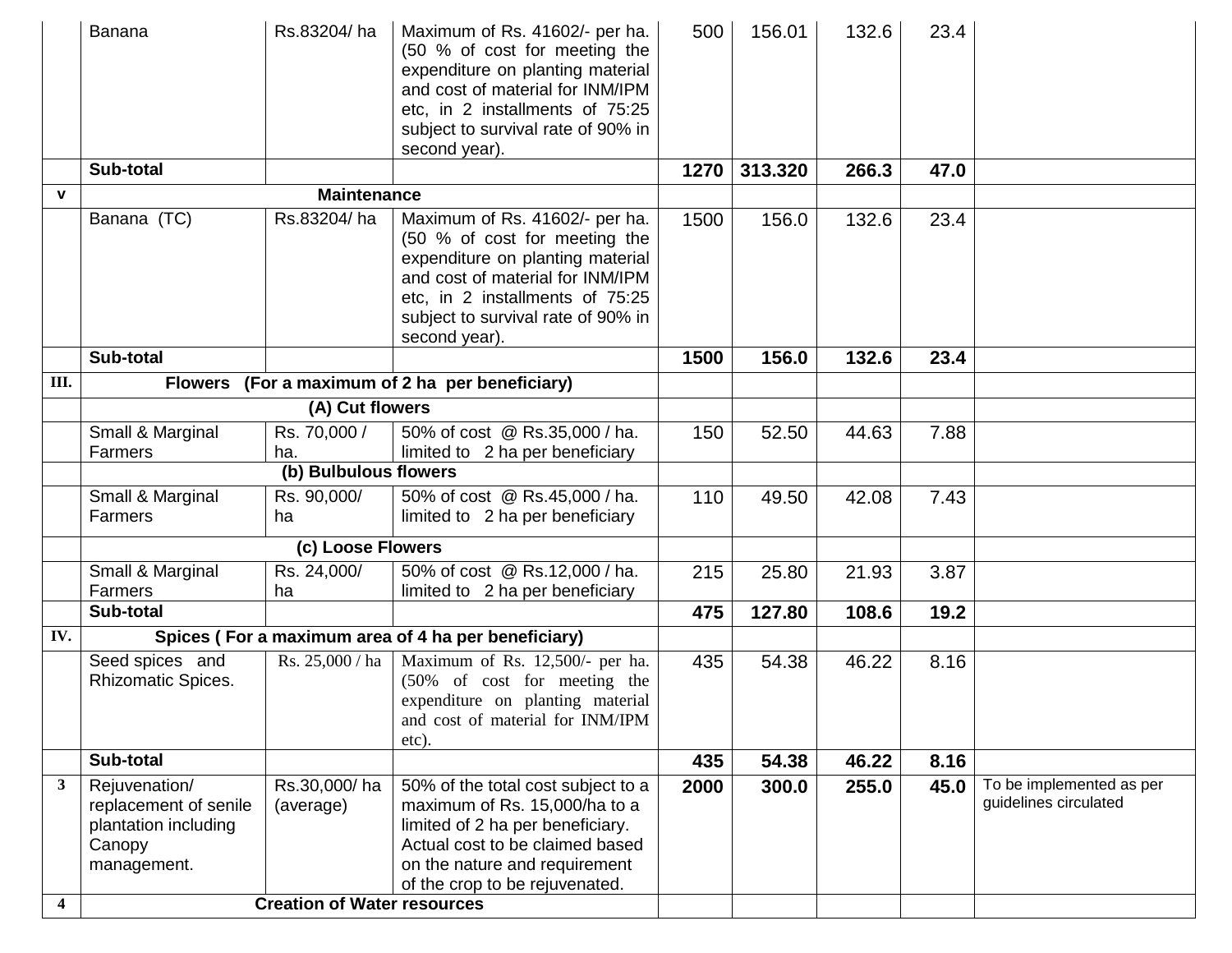|   |                                                                                  | 100m x 100m x 3m) -                                                                | i) Community tanks/on farm ponds/on farm water reservoirs with use<br>of plastic/RCC lining - (10 ha. of command area, with pond size of |                |        |         |       |                                                                                                                           |
|---|----------------------------------------------------------------------------------|------------------------------------------------------------------------------------|------------------------------------------------------------------------------------------------------------------------------------------|----------------|--------|---------|-------|---------------------------------------------------------------------------------------------------------------------------|
|   | - In Plain areas                                                                 | Rs. 15.00 lakh<br>/unit in plain<br>areas,<br>Rs.17.25 lakh<br>in hilly areas.     | 100% of cost for 10 ha                                                                                                                   | 21             | 315.00 | 267.8   | 47.3  | Efforts<br>to<br>be made<br>for<br>convergence with MNREGS                                                                |
|   |                                                                                  |                                                                                    | (b) Water harvesting system for individuals - for storage of water in<br>20m x 20m x 3m ponds/wells @Rs.100.00 cum (@50% subsidy) -      |                |        |         |       |                                                                                                                           |
|   | - In Plain areas                                                                 | Rs. 1.20 lakh<br>/unit in plain<br>areas,<br><b>Rs.1.38 lakh</b><br>in hilly areas | 50% of cost.                                                                                                                             | 70             | 42.0   | 35.7    | 6.3   | <b>Efforts</b><br>made<br>for<br>to<br>be<br>convergence with MNREGS.<br>Maintenance to be ensured<br>by the beneficiary. |
|   | Sub-total                                                                        |                                                                                    |                                                                                                                                          | 91             | 357.00 | 303.45  | 53.55 |                                                                                                                           |
| 5 |                                                                                  | <b>Protected cultivation</b>                                                       |                                                                                                                                          |                |        |         |       |                                                                                                                           |
|   |                                                                                  | <b>Green House structure</b>                                                       |                                                                                                                                          |                |        |         |       |                                                                                                                           |
|   |                                                                                  | <b>Naturally ventilated system</b>                                                 |                                                                                                                                          |                |        |         |       |                                                                                                                           |
|   | (i) Tubular structure                                                            | Rs. 935/<br>Sq.m                                                                   | 50% of the cost limited to 4000<br>Sq.m per beneficiary.                                                                                 | 4              | 187.00 | 159.0   | 28.1  |                                                                                                                           |
|   | (ii) Bamboo structure                                                            | Rs. 375/<br>Sq.m                                                                   | 50% of the cost limited to 20<br>units (each unit not to exceed<br>200 Sq.m) per beneficiary.                                            | 7              | 131.25 | 111.56  | 19.7  |                                                                                                                           |
|   | (iii) Plastic Mulching                                                           | Rs. 20,000/<br>ha                                                                  | 50% of the total cost limited to 2<br>ha per beneficiary.                                                                                | 770            | 77.00  | 65.4500 | 11.55 |                                                                                                                           |
|   |                                                                                  | <b>Shade Net House</b>                                                             |                                                                                                                                          |                |        |         |       |                                                                                                                           |
|   | (i) Tubular structure                                                            | Rs. 600/<br>Sq.m                                                                   | 50% of cost limited to 4000<br>Sq.m per beneficiary.                                                                                     | 5              | 135.00 | 114.8   | 20.3  |                                                                                                                           |
|   | (ii) Bamboo structure                                                            | Rs. 300/<br>Sq.m                                                                   | 50% of cost limited to 20 units<br>(each unit not to exceed 200<br>sqmt) per beneficiary.                                                | 1              | 202.50 | 172.1   | 30.4  |                                                                                                                           |
|   | <b>Plastic Tunnels</b>                                                           | Rs.30/ Sq.m                                                                        | 50% of cost limited 1000<br>sqmt per beneficiary.                                                                                        | $\Omega$       | 2.25   | 1.9     | 0.3   |                                                                                                                           |
|   | Anti Bird/Anti Hail<br><b>Nets</b>                                               | Rs.20/- per<br>Sq.m                                                                | 50% of cost.                                                                                                                             | 1              | 14.00  | 11.9000 | 2.10  |                                                                                                                           |
|   | <b>Cost of planting</b><br>material of<br>flowers for poly<br>house              | Rs.500/<br>Sq.m                                                                    | 50% of cost limited to 500<br>Sq.m per beneficiary                                                                                       | $\overline{4}$ | 91.25  | 77.6    | 13.7  |                                                                                                                           |
|   | <b>Cost of planting</b><br>material of high<br>value vegetables<br>grown in poly | Rs.105/Sq.m                                                                        | 50% of cost.                                                                                                                             | 1              | 69.30  | 58.9    | 10.4  |                                                                                                                           |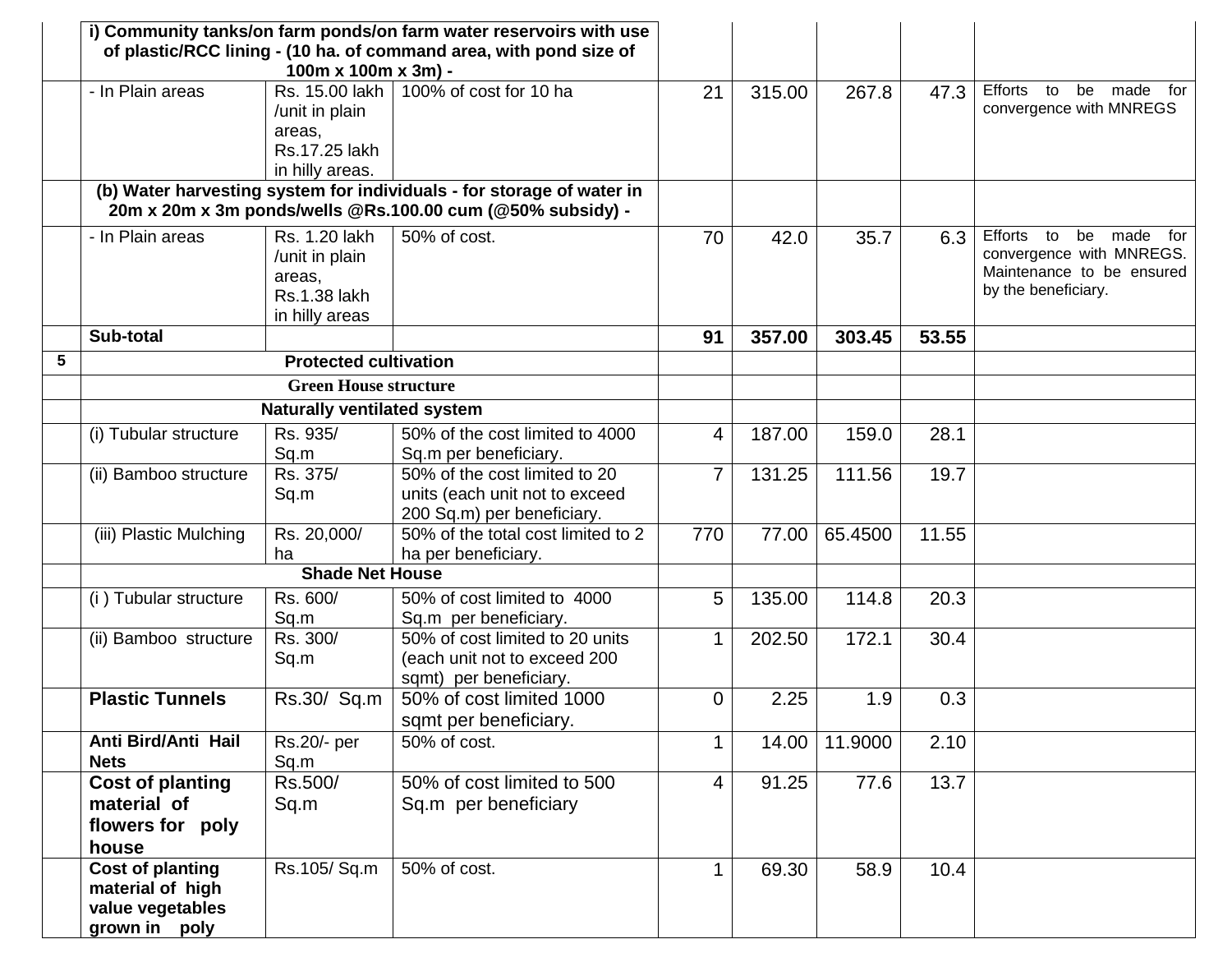|    | house                                                                                                                                               |                                                       |                                                                                                                                                  |      |        |       |       |                                           |
|----|-----------------------------------------------------------------------------------------------------------------------------------------------------|-------------------------------------------------------|--------------------------------------------------------------------------------------------------------------------------------------------------|------|--------|-------|-------|-------------------------------------------|
|    |                                                                                                                                                     |                                                       |                                                                                                                                                  |      |        |       |       |                                           |
|    |                                                                                                                                                     |                                                       |                                                                                                                                                  |      |        |       |       |                                           |
|    | Sub-total                                                                                                                                           |                                                       |                                                                                                                                                  | 793  | 909.55 | 773.1 | 136.4 |                                           |
| 6  |                                                                                                                                                     | <b>Organic Farming</b>                                |                                                                                                                                                  |      |        |       |       |                                           |
|    |                                                                                                                                                     |                                                       | Vermi compost Units /organic input production unit                                                                                               |      |        |       |       |                                           |
|    | 50% of cost<br>conforming for<br>permanent structure<br>to the size of unit of<br>30'x8'x2.5' dimension<br>to be administered on<br>pro-rata basis. | Rs. 60,000/<br>unit for<br>permanent<br>structure and | 50% of cost conforming to the<br>size of the unit of 30'x8'x2.5'<br>dimension of permanent<br>structure to be administered on<br>pro-rata basis. | 605  | 181.50 | 154.3 | 27.2  |                                           |
|    | ii) 50% of cost<br>conforming for HDPE<br>Vermibed to the size<br>of 96 cft (12'x4'x2') to<br>be administered on<br>pro-rata basis.                 | Rs. 10,000<br>/unit for HDPE<br>Vermibed              | HDPE Vermibed, 50% of cost<br>conforming to the size of 96 cft<br>(12'x4'x2') to be administered on<br>pro-rata basis.                           | 880  | 44.0   | 37.4  | 6.6   |                                           |
|    | Sub-total                                                                                                                                           |                                                       |                                                                                                                                                  | 1485 | 225.50 | 191.7 | 33.8  |                                           |
| 7  |                                                                                                                                                     |                                                       | Pollination support through beekeeping                                                                                                           |      |        |       |       |                                           |
|    | Honey bee colony                                                                                                                                    | Rs. 1400/<br>colony of 4<br>frames                    | 50% of cost limited to 50<br>colonies / beneficiary.                                                                                             | 3000 | 21.00  | 17.9  | 3.2   |                                           |
|    | <b>Hives</b>                                                                                                                                        | Rs. 1600/ hive                                        | 50% of cost limited to 50<br>colonies / beneficiary.                                                                                             | 3000 | 24.00  | 20.4  | 3.6   |                                           |
|    | Equipment including<br>honey extractor (4<br>frame), food grade<br>container (30 kg), net,<br>etc.                                                  | Rs. 14,000/<br>set                                    | 50% of the cost limited to one<br>set per beneficiary.                                                                                           | 300  | 21.00  | 17.9  | 3.2   |                                           |
|    | Sub-total                                                                                                                                           |                                                       |                                                                                                                                                  | 6300 | 66.00  | 56.1  | 9.9   |                                           |
| 8  |                                                                                                                                                     | <b>Horticulture Mechanization</b>                     |                                                                                                                                                  |      |        |       |       |                                           |
|    | (a) Power operated<br>machines/tools<br>including Power Saw<br>and Plant Protection<br>equipments etc.                                              | Rs.35,000/-<br>per set                                | 50% of cost limited to one set<br>per beneficiary.                                                                                               | 721  | 126.18 | 107.2 | 18.9  | List of Beneficiaries to be<br>furnished. |
|    | (b) Power Machines<br>(upto 20 BHP) with<br>rotavator / equipment                                                                                   | Rs.1,20,000/-<br>per set                              | 50% of cost limited to one set<br>per beneficiary.                                                                                               | 600  | 360.00 | 306.0 | 54.0  | List of Beneficiaries to be<br>furnished. |
|    | Sub-total                                                                                                                                           |                                                       |                                                                                                                                                  | 1321 | 486.18 | 413.2 | 72.9  |                                           |
| 10 |                                                                                                                                                     |                                                       | <b>Human Resource Development (HRD)</b>                                                                                                          |      |        |       |       |                                           |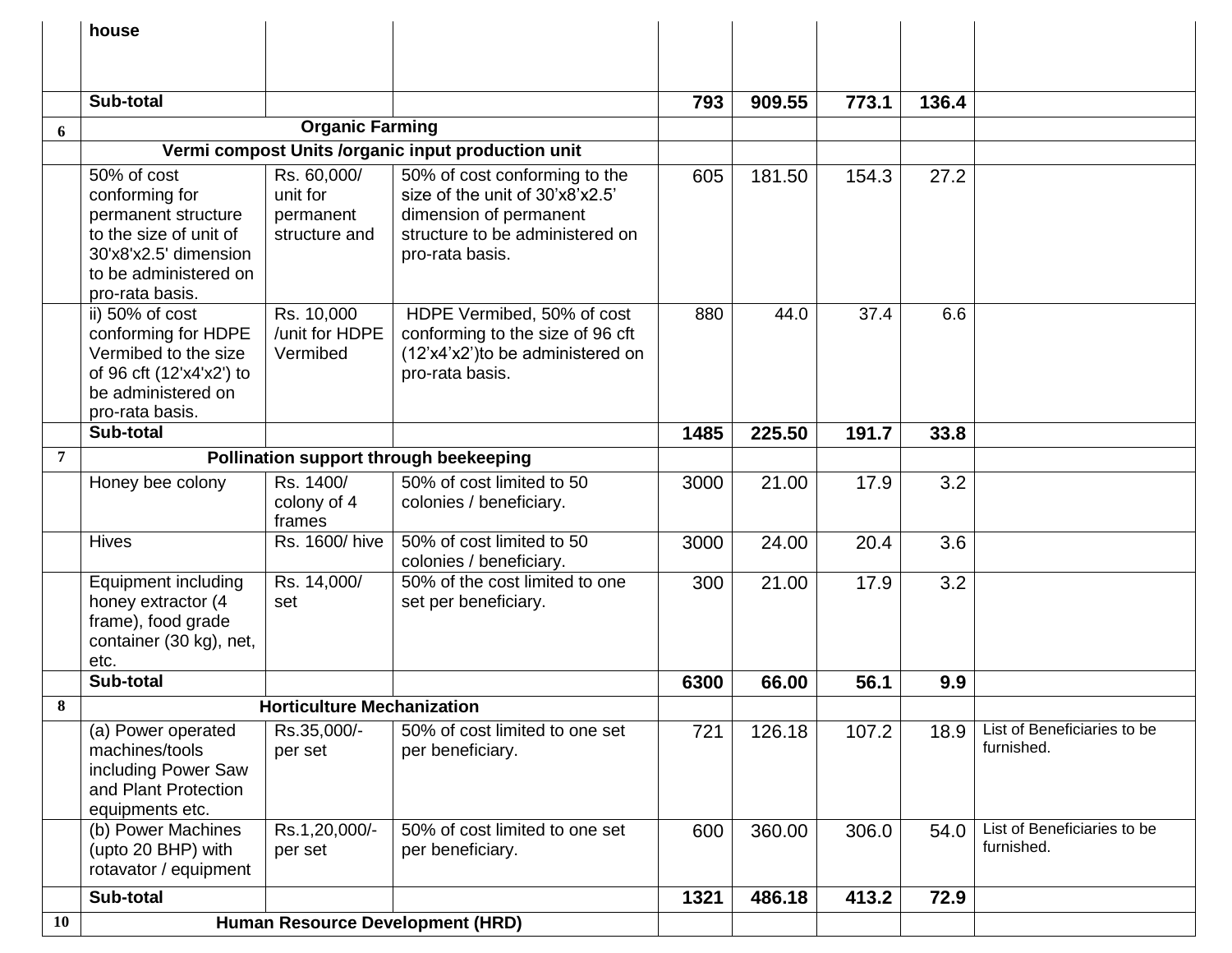|    | <b>Training of farmers</b>                                                                          |                                                                  |                                                               |                |        |       |      |                                                                                                                                                 |
|----|-----------------------------------------------------------------------------------------------------|------------------------------------------------------------------|---------------------------------------------------------------|----------------|--------|-------|------|-------------------------------------------------------------------------------------------------------------------------------------------------|
|    | (i) Within the District                                                                             | Rs.400/day<br>per farmer<br>excluding<br>transport               | 100% of the cost.                                             | 150            | 18.000 | 15.3  | 2.7  |                                                                                                                                                 |
|    | (ii) Within the State                                                                               | Rs. 750/day<br>per farmer<br>excluding<br>transport              | 100% of the cost.                                             | 60             | 22.50  | 19.1  | 3.4  |                                                                                                                                                 |
|    |                                                                                                     | <b>Exposure visit of farmers</b>                                 |                                                               |                |        |       |      |                                                                                                                                                 |
|    | (i) Within the District                                                                             | Rs.250/day<br>per farmer<br>excluding<br>transport               | 100% of the cost.                                             | 150            | 11.250 | 9.6   | 1.7  |                                                                                                                                                 |
|    | (ii) Within the State                                                                               | Rs. 300/day<br>per farmer<br>excluding<br>transport              | 100% of the cost.                                             | 180            | 27.00  | 23.0  | 4.1  |                                                                                                                                                 |
|    | (iii) Outside the State                                                                             | Rs. 600/day<br>per farmer<br>excluding<br>transport              | 100% of the cost.                                             |                | 0.00   | 0.0   | 0.0  | Project to be submitted                                                                                                                         |
|    |                                                                                                     |                                                                  | Training / study tour of technical staff/ field functionaries |                |        |       |      |                                                                                                                                                 |
|    | (i) Within the State (2)<br>days)                                                                   | Rs.200/day<br>per participant<br>plus TA/DA,<br>as admissible    | 100% of the cost.                                             | 30             | 12.00  | 10.2  | 1.8  |                                                                                                                                                 |
|    | (ii) Study tour to<br>progressive States/<br>units (group of<br>minimum 5<br>participants) (4 days) | Rs.650.00/day<br>per participant<br>plus TA/DA,<br>as admissible | 100% of the cost.                                             | 30             | 39.00  | 33.2  | 5.9  |                                                                                                                                                 |
|    | (iii) Outside India                                                                                 | Rs. 5.00 lakh<br>/ participant                                   | 100% of the cost on actual<br>basis.                          | $\overline{2}$ | 10.00  | 8.5   | 1.5  | Project to be submitted                                                                                                                         |
|    | Sub-total                                                                                           |                                                                  |                                                               | 602            | 139.75 | 118.8 | 21.0 |                                                                                                                                                 |
| 11 |                                                                                                     |                                                                  | <b>INTEGRATED POST HARVEST MANAGEMENT</b>                     |                |        |       |      |                                                                                                                                                 |
|    | Pack house / On<br>farm collection &<br>storage unit                                                | Rs. 3.00 Lakh/<br>per unit with<br>size of 9Mx6M                 | 50% of the capital cost.                                      |                | 1.50   | 1.3   | 0.2  | Minutes of SLEC meeting to<br>be submitted along with<br>details<br>of<br>beneficiareis,<br>etc to facilitate<br>locaiton,<br>release of funds. |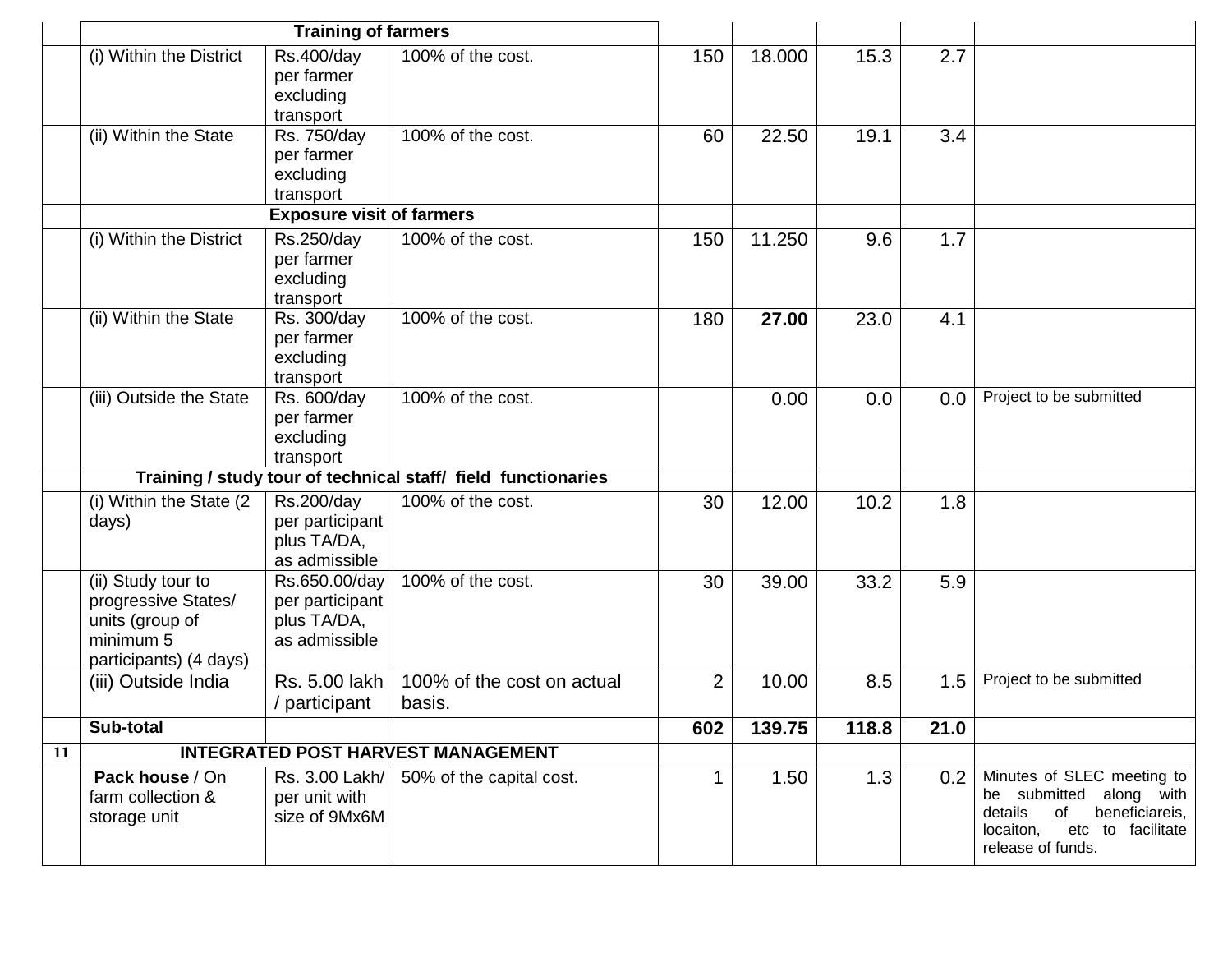|    | Cold storage units<br>(Construction/expansi<br>on/Modernization)<br>project in general<br>areas       | Rs. 6000/MT<br>for 5000 MT<br>capacity            | Credit linked back-ended<br>subsidy @ 40% of the capital<br>cost of project in general areas<br>and 55% in case of Hilly &<br>Scheduled areas in respect of<br>only those units which adopt<br>new technologies and include<br>insulation, humidity control and<br>fin coil cooling system with<br>provision of multi chambers.<br>Technical parameters issued by<br>the Department to be adopted. | 5              | 200.00 | 170.0  | 30.0 | Project to be submitted                                                                                                                               |
|----|-------------------------------------------------------------------------------------------------------|---------------------------------------------------|----------------------------------------------------------------------------------------------------------------------------------------------------------------------------------------------------------------------------------------------------------------------------------------------------------------------------------------------------------------------------------------------------|----------------|--------|--------|------|-------------------------------------------------------------------------------------------------------------------------------------------------------|
|    | Preservation unit (low<br>cost) new unit                                                              | Rs.2.00 lakh<br>/unit for new<br>unit.            | 50% of the total cost.                                                                                                                                                                                                                                                                                                                                                                             | $\overline{2}$ | 2.00   | 1.7    | 0.3  | Minutes of SLEC meeting to<br>submitted<br>along with<br>be<br>beneficiareis,<br>details<br>0f<br>locaiton,<br>etc to facilitate<br>release of funds. |
|    | up-gradation                                                                                          | <b>Rs.1.00 lakh</b><br>/unit for up-<br>gradation | 50% of the total cost.                                                                                                                                                                                                                                                                                                                                                                             | $\overline{2}$ | 1.00   | 0.9    | 0.2  |                                                                                                                                                       |
|    | Low cost onion<br>storage structure (25<br>MT)                                                        | <b>Rs.1.00 lakh</b><br>per unit                   | 50% of the total cost.                                                                                                                                                                                                                                                                                                                                                                             | 25             | 12.5   | 10.625 | 1.9  | -do-                                                                                                                                                  |
|    | Sub-total                                                                                             |                                                   |                                                                                                                                                                                                                                                                                                                                                                                                    | 35             | 217.00 | 184.5  | 32.6 |                                                                                                                                                       |
| 12 |                                                                                                       |                                                   | <b>ESTABLISHMENT OF MARKETING INFRASTRUCTURE FOR</b>                                                                                                                                                                                                                                                                                                                                               |                |        |        |      |                                                                                                                                                       |
|    |                                                                                                       |                                                   |                                                                                                                                                                                                                                                                                                                                                                                                    |                |        |        |      |                                                                                                                                                       |
|    |                                                                                                       | <b>HORTICULTURAL PRODUCE</b>                      |                                                                                                                                                                                                                                                                                                                                                                                                    |                |        |        |      |                                                                                                                                                       |
|    | Functional<br>Infrastructure: for<br>collection, sorting/<br>grading, packing units<br>etc project in | Rs.15.00<br>lakh/unit                             | Credit linked back-ended<br>subsidy @ 40% of the capital<br>cost of project in general areas<br>and 55 % in case of Hilly &<br>Scheduled areas for individual                                                                                                                                                                                                                                      | 5              | 30.00  | 25.5   | 4.5  | Project to be submitted                                                                                                                               |
|    | general areas<br>Sub-total                                                                            |                                                   | entrepreneurs.                                                                                                                                                                                                                                                                                                                                                                                     |                | 30.00  | 25.5   | 4.5  |                                                                                                                                                       |
| 13 |                                                                                                       | <b>Mission Management</b>                         |                                                                                                                                                                                                                                                                                                                                                                                                    |                |        |        |      |                                                                                                                                                       |